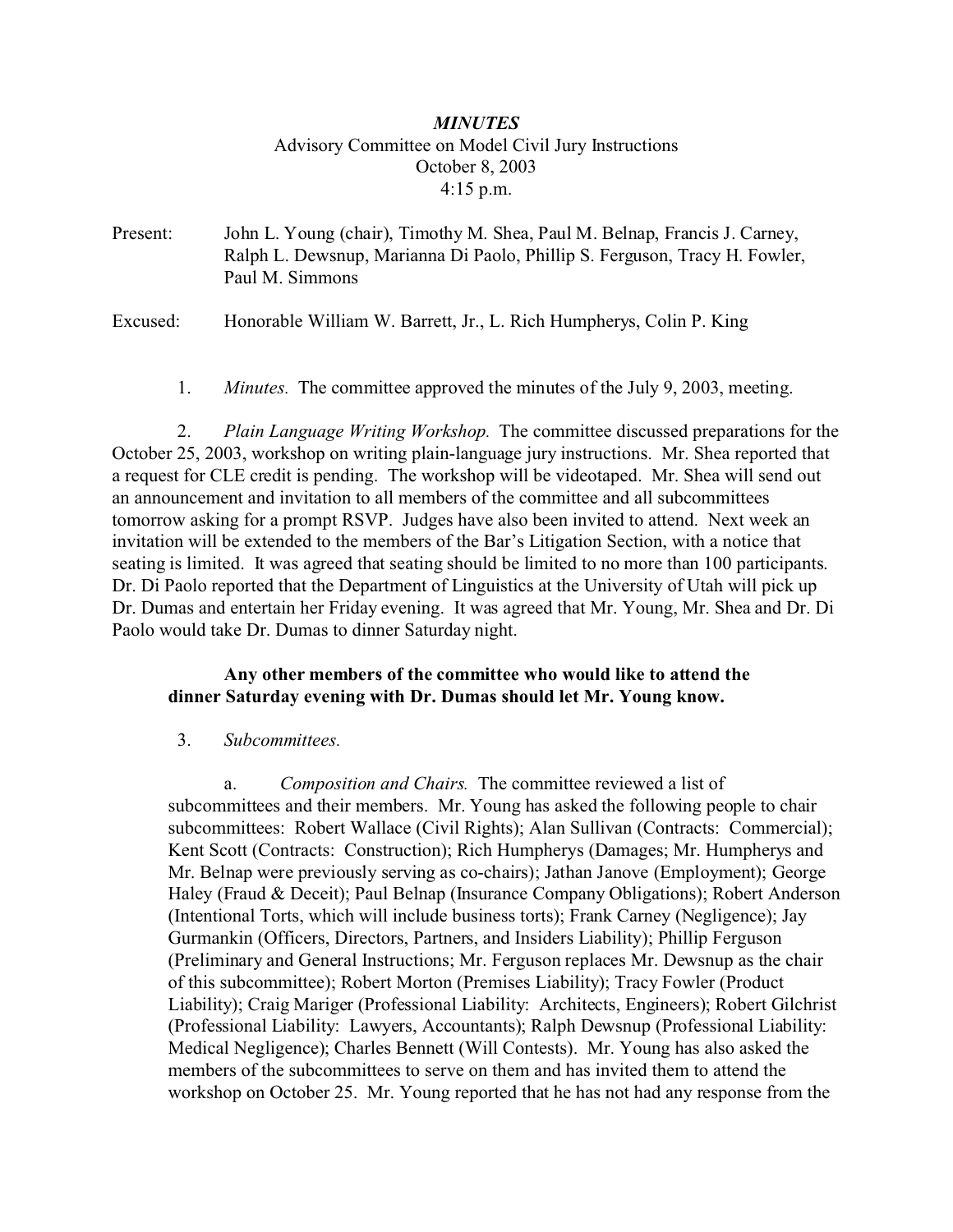Minutes October 8, 2003 Page 2

> faculties at the law schools at the University of Utah and Brigham Young University to his request for participation in the subcommittees. The subcommittee chairs may contact faculty members directly if they desire.

# **Mr. Shea will circulate an updated list of the subcommittees and their members.**

b. *FELA Subcommittee.* Mr. Young spoke to Brent Hatch about the need for a subcommittee to cover Federal Employer's Liability Act claims. Mr. Hatch did not think there was a need for such a subcommittee. Mr. Young will ask Mr. Hatch to serve on the Contracts: Commercial subcommittee.

c. *Negligence and Motor Vehicle Subcommittees.* It was agreed that the Negligence subcommittee would cover ultrahazardous activities and electricity. Mr. Carney suggested that a separate subcommittee be formed to cover motor vehicle accidents and that Bob Gilchrist be asked to chair the subcommittee.

# **Mr. Young will talk to Mr. Gilchrist about chairing the Motor Vehicle subcommittee.**

The following attorneys were suggested as members of the Motor Vehicle subcommittee: Steve Sullivan, Vicky Kidman, Lynn Davies, Barbara Maw, Pete Petersen, Stuart Schultz, David Mortensen, Terry Plant, Ted Kanell, Tad Draper, Jack Helgesen, Scott Waterfall, Chris Shaw, Erik Ward, Kevin Sutterfield, Mark Flickinger, David Lambert and Nelson Abbott.

d. *Wills Subcommittee.* Mr. Ferguson suggested that the scope of the subcommittee should perhaps be expanded to include other probate matters, guardianships and trusteeships. He also suggested that Kent Alderman serve on the committee.

### **Mr. Young will talk to Charles Bennett or Mr. Alderman or both to see if they think the scope of the subcommittee should be expanded.**

 4. *Priorities.* The committee established the following priorities for completing instructions:

a. *First group:* Preliminary and General Instructions; Contracts: Commercial; Negligence; and Damages.

b. *Second group:* Employment; Motor Vehicles; Premises Liability.